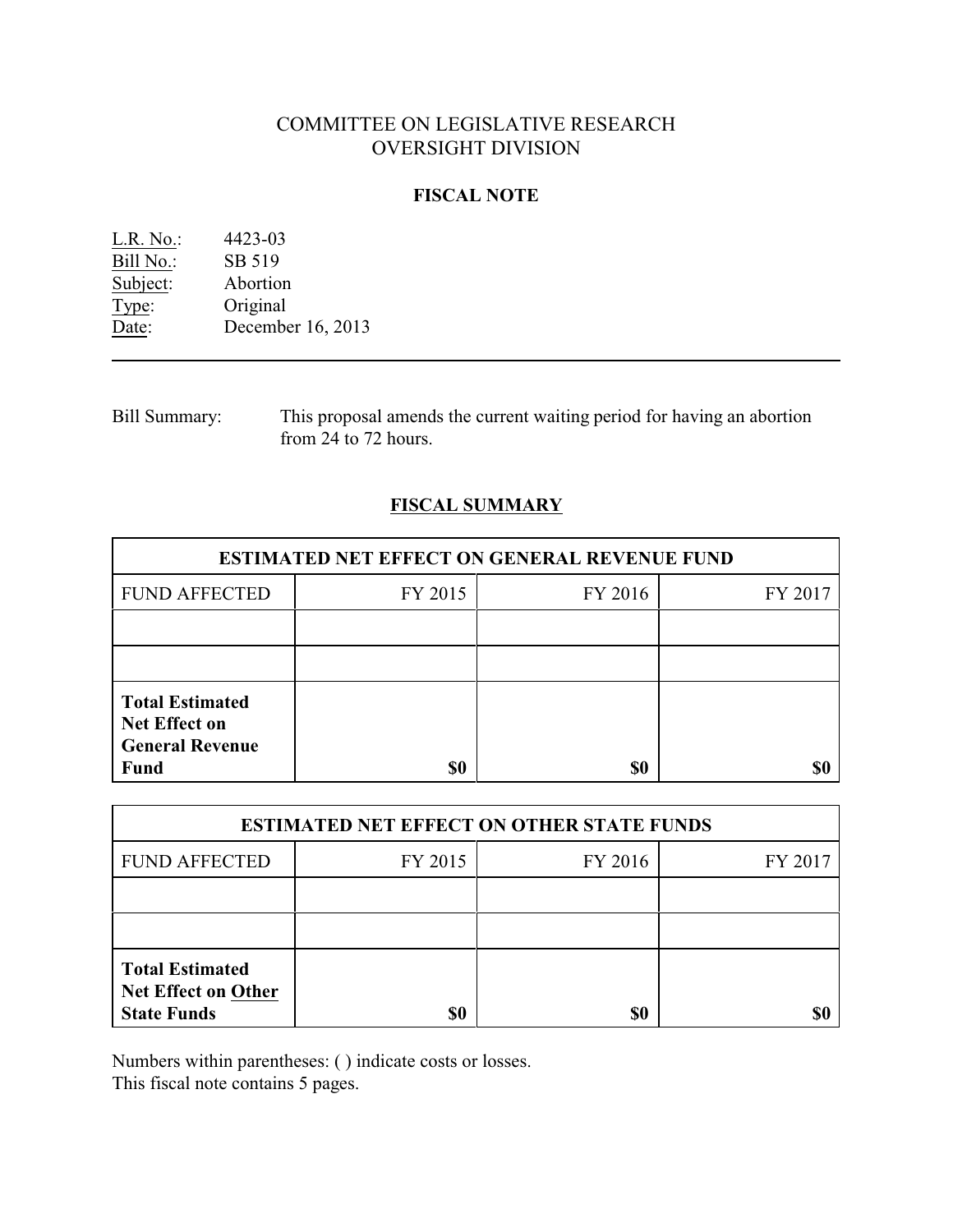L.R. No. 4423-03 Bill No. SB 519 Page 2 of 5 December 16, 2013

| <b>ESTIMATED NET EFFECT ON FEDERAL FUNDS</b>                        |         |         |         |  |
|---------------------------------------------------------------------|---------|---------|---------|--|
| <b>FUND AFFECTED</b>                                                | FY 2015 | FY 2016 | FY 2017 |  |
|                                                                     |         |         |         |  |
|                                                                     |         |         |         |  |
| <b>Total Estimated</b><br>Net Effect on All<br><b>Federal Funds</b> | \$0     | \$0     |         |  |

| <b>ESTIMATED NET EFFECT ON FULL TIME EQUIVALENT (FTE)</b>    |         |         |         |  |
|--------------------------------------------------------------|---------|---------|---------|--|
| <b>FUND AFFECTED</b>                                         | FY 2015 | FY 2016 | FY 2017 |  |
|                                                              |         |         |         |  |
|                                                              |         |         |         |  |
| <b>Total Estimated</b><br><b>Net Effect on</b><br><b>FTE</b> |         |         |         |  |

 $\Box$  Estimated Total Net Effect on All funds expected to exceed \$100,000 savings or (cost).

 $\Box$  Estimated Net Effect on General Revenue Fund expected to exceed \$100,000 (cost).

| <b>ESTIMATED NET EFFECT ON LOCAL FUNDS</b> |         |         |        |
|--------------------------------------------|---------|---------|--------|
| FUND AFFECTED                              | FY 2015 | FY 2016 | FY 201 |
| <b>Local Government</b>                    | \$0     | \$0     | \$0    |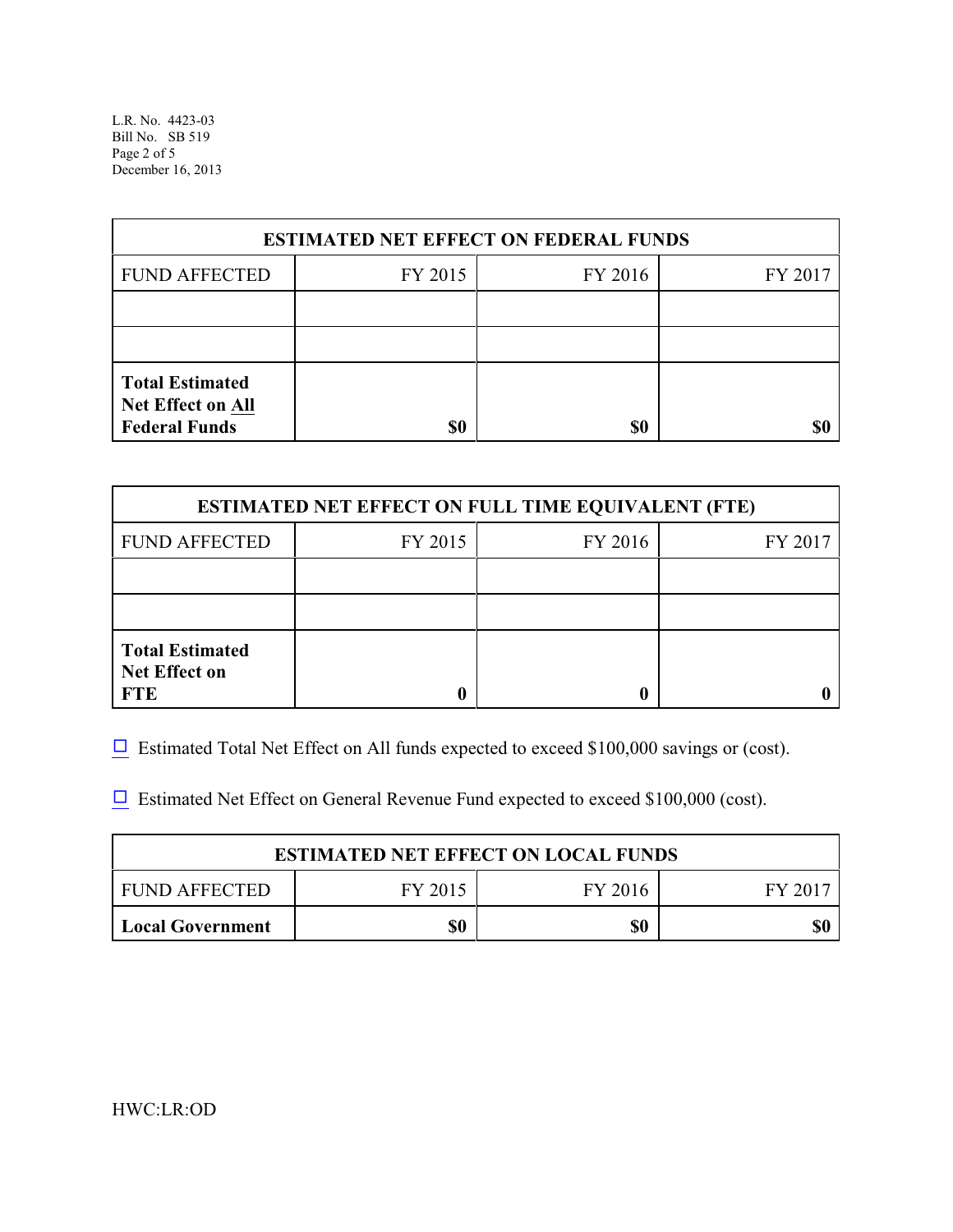L.R. No. 4423-03 Bill No. SB 519 Page 3 of 5 December 16, 2013

## **FISCAL ANALYSIS**

## ASSUMPTION

Officials from the **Office of Secretary of State (SOS)** state many bills considered by the General Assembly include provisions allowing or requiring agencies to submit rules and regulations to implement the act. The Secretary of State's office is provided with core funding to handle a certain amount of normal activity resulting from each year's legislative session. The fiscal impact for this fiscal note to the SOS for Administrative Rules is less than \$2,500. The SOS recognizes this is a small amount and does not expect that additional funding would be required to meet these costs. However, it is also recognized that many such bills may be passed by the General Assembly in a given year and that collectively the costs may be in excess of what the office can sustain within its core budget. Therefore, the SOS reserves the right to request funding for the cost of supporting administrative rules requirements should the need arise based on a review of the finally approved bills signed by the governor.

Officials from the **Office of Administration - Commissioner's Office** state the program will have no fiscal impact on the Alternatives-to-Abortion program.

Officials from the **Office of State Courts Administrator**, the **Department of Insurance, Financial Institutions and Professional Registration**, the **Department of Public Safety - Missouri State Highway Patrol**, the **Department of Corrections**, the **Department of Health and Senior Services**, the **Department of Social Services**, the **Missouri Consolidated Health Care Plan**, the **Missouri Department of Transportation**, the **Missouri Department of Conservation**, the **Office of Prosecution Services**, and the **Office of State Public Defender** each assume the proposal would not fiscally impact their respective agencies.

Officials from the **Office of Attorney General** did not respond to **Oversight's** request for a statement of fiscal impact.

| FISCAL IMPACT - State Government | FY 2015<br>$(10 \text{ Mo.})$ | FY 2016    | FY 2017    |
|----------------------------------|-------------------------------|------------|------------|
|                                  | <u>\$0</u>                    | <u>\$0</u> | <u>\$0</u> |
| FISCAL IMPACT - Local Government | FY 2015<br>$(10 \text{ Mo.})$ | FY 2016    | FY 2017    |
|                                  | <u>\$0</u>                    | <u>\$0</u> | <u>\$0</u> |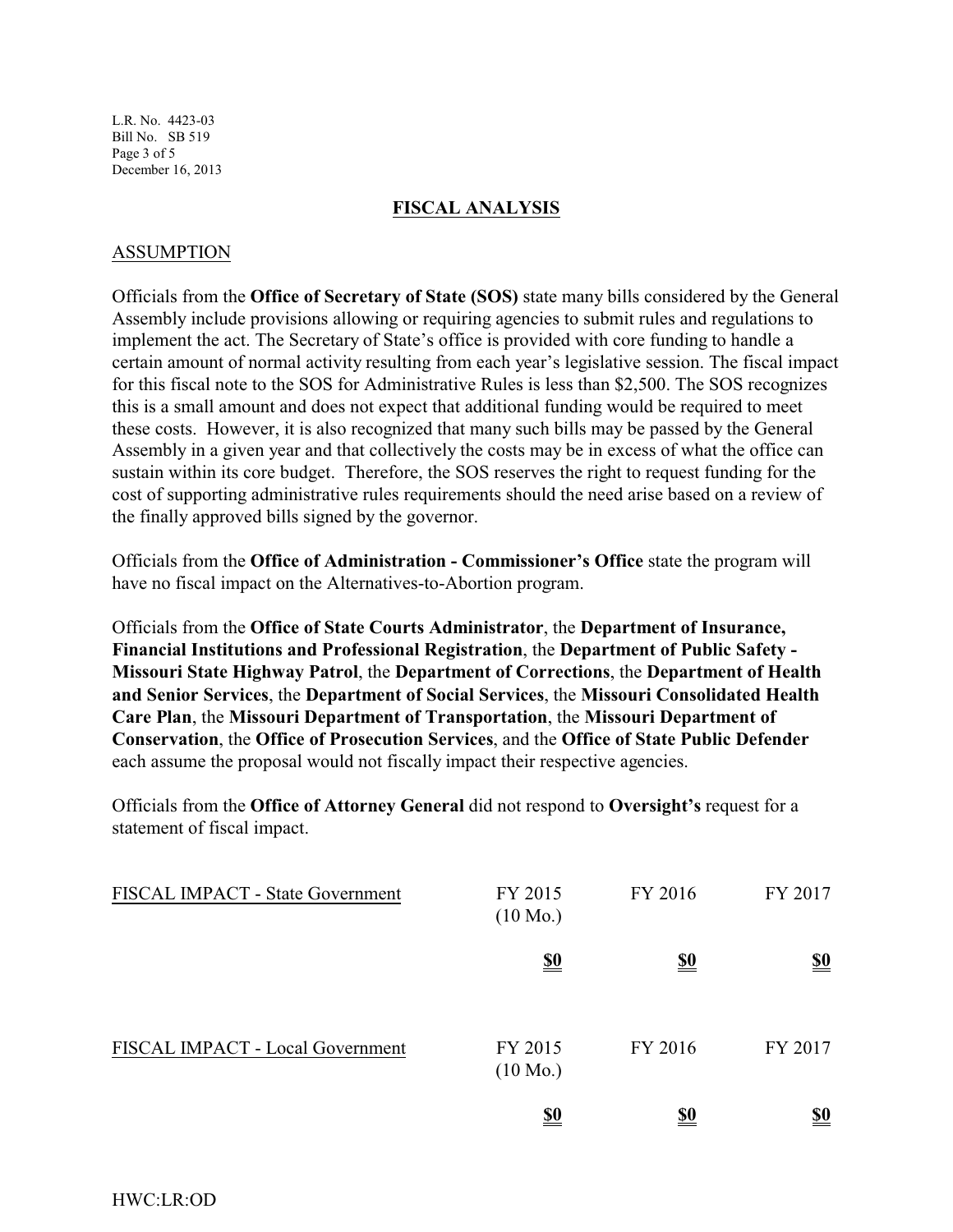L.R. No. 4423-03 Bill No. SB 519 Page 4 of 5 December 16, 2013

### FISCAL IMPACT - Small Business

No direct fiscal impact to small businesses would be expected as a result of this proposal.

#### FISCAL DESCRIPTION

The proposed legislation appears to have no fiscal impact.

This legislation is not federally mandated, would not duplicate any other program and would not require additional capital improvements or rental space.

#### SOURCES OF INFORMATION

Office of Administration - Commissioner's Office Office of State Courts Administrator Department of Insurance, Financial Institutions and Professional Registration Department of Corrections Department of Health and Senior Services Department of Social Services Missouri Department of Transportation Department of Public Safety - Missouri State Highway Patrol Missouri Consolidated Health Care Plan Missouri Department of Conservation Office of Prosecution Services Office of Secretary of State Office of State Public Defender

#### **NOT RESPONDING:**

Office of Attorney General

Mickey Wilson, CPA

Michy Wilson

**Director** December 16, 2013